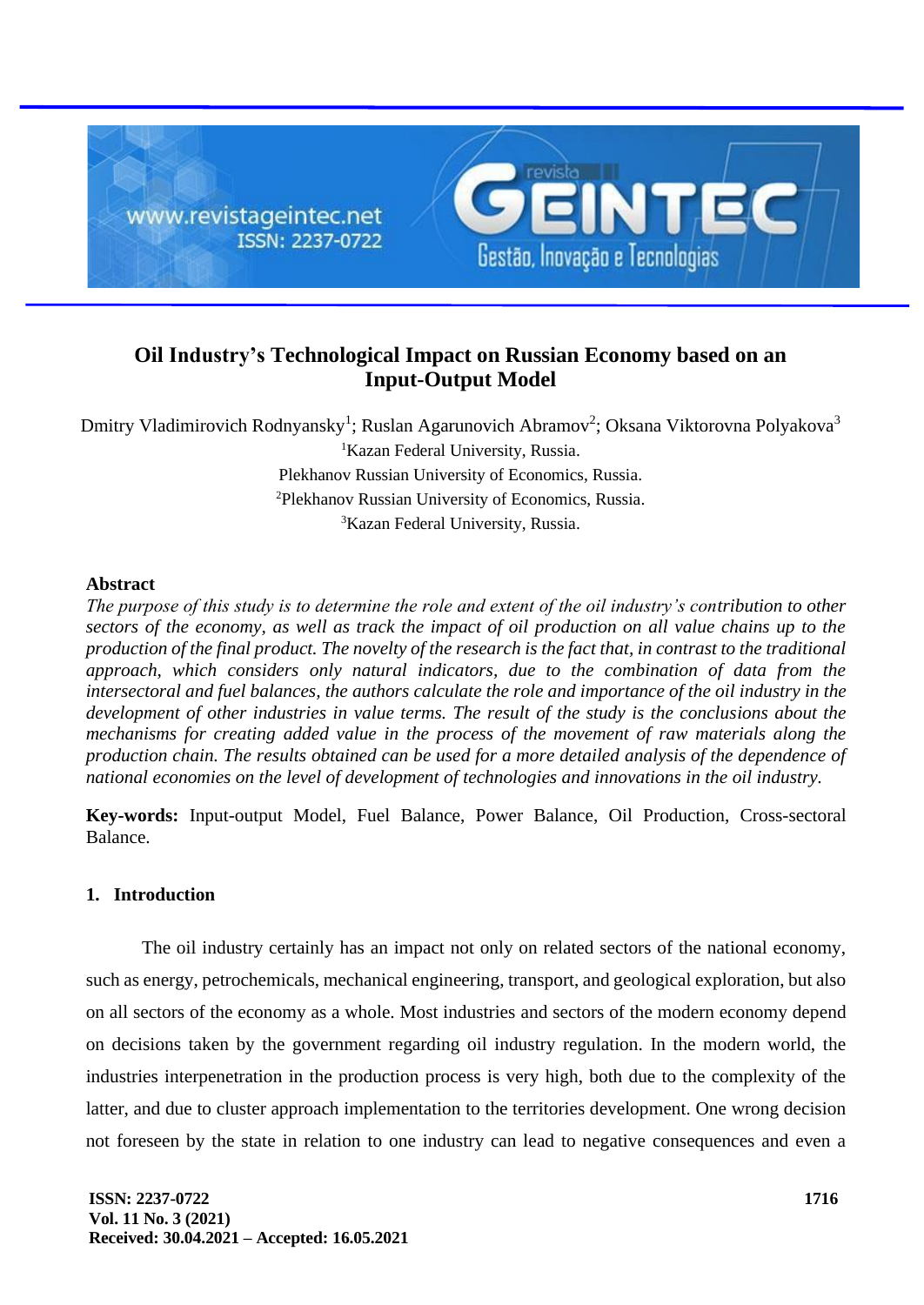recession in another one. The oil industry is particularly sensitive to these changes. First, oil is a basic resource for the petrochemical industry. Secondly, oil products are used both in the energy sector and in biopharmaceuticals. Finally, given the size and geographical scale of our country the expenses on logistics are substantial. Thus, the cost of a huge number of final products depends on transport costs, i.e. prices for gasoline, diesel, aviation fuel, kerosene. To define the role and assess oil industry importance in the development of other industries of Russia's economy, we studied the input-output and fuel and energy balances of the Russian Federation.

The input-output balance methodology is quite popular with various authors. Some authors consider this concept in terms of performance measurement (ten Raa: 2012; ten Raa: 2019; Balk: 2008; Amores, ten Raa: 2014). Other authors consider the input-output tables from the point of view of the formation of regional models of intersectoral balance (Flegg, Tohmo: 2013; Kowalewksi: 2015; Tobben, Kronenberg 2015). A number of authors have studied the influence of intersectoral interactions on the development of specific industries (Caliendo et al.: 2018; Burstein, Cravino: 2015; Foerster et al.: 2011). I n our paper, we used a similar approach and, based on the combination of input-output and fuel balance data, we examined the impact of the oil industry on specific sectors of the economy.

#### **2. Methods**

At the first stage, the purpose of the study was to determine the changes in the cost and price of energy in the fuel and energy complex of Russia during the transition through the stages of the technological cycle - from production to processing and final use of fuel and energy resources. All this will allow to correlate the productivity of the domestic market and exports, and compare weighted average prices for different end users by fuel type.

The source data for the analysis were tables of resources and use of goods and services in the Russian Federation for 2015 (Federal State Statistics Service: n.d) (Appendix 1), fuel and energy balance of the Russian Federation for 2015 (IEA: 2018) (Appendix 2), as well as data from International Energy Agency in the form of Sankey charts and tables (IEA: n.d).

The peculiarity of the analysis is to compare the data of fuel and energy balance and intersectoral one. It is important to note that this problem has not yet been investigated in the Russian scientific and expert literature. Due to the fact that the inter-sectoral balance of the Russian Federation is published once in 5 years, the latest statistics on it is dated by 2015. To compare the inter-sectoral and fuel and energy balances, we have identified indicators with data either available or calculated in both balances, determined their values in rubles and tons of oil equivalent, and calculated relative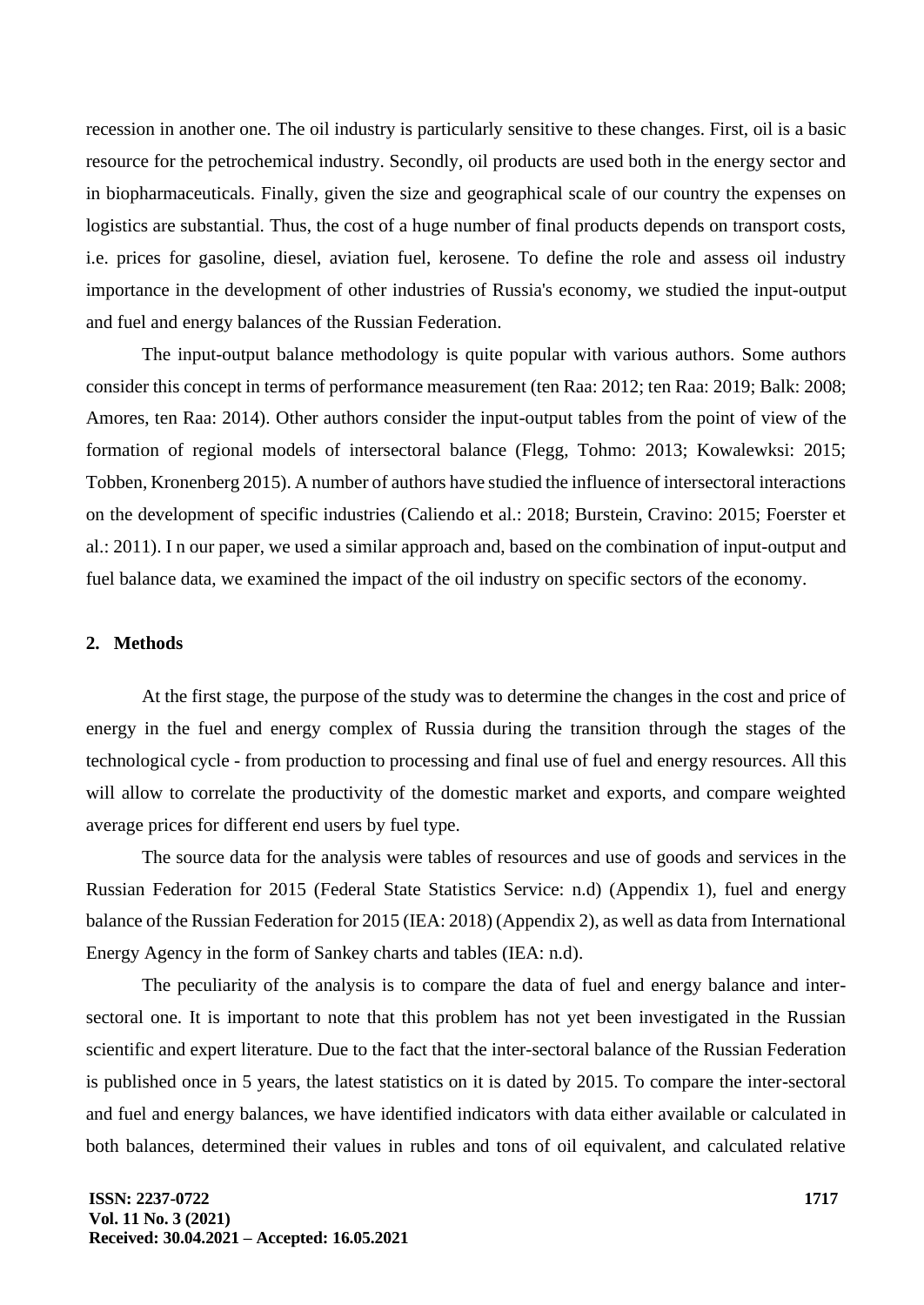indicators in rubles/t.o.e., which characterize the cost and price of fuel or energy. Then the indicators are ranked by the technological cycle of production stages, conversion and use of energy.

The research methodology is grounded on assessing region energy efficiency indicators taken from fuel and energy balance. It includes models for forecasting the fuel and energy complex of the region based on the calculation of the fuel and energy balance under various scenarios that characterize the volume of fuel production and consumption (Saneev et al.: 2013).

In turn, inter-sectoral models based on input-output tables of the Russian regions were used in scenario calculations and such indicators forecasting as electricity demand and freight traffic volumes. In the first stage, the prediction was carried out in monetary units, and then the forecasts have been adjusted for tariff changes with the use of expert assessments (Yershov et al.: 2009).

In the first decade of 2000, Russia began to apply the practice of forming a unified fuel and energy balance, which is built as a result of integrating the balances of electric and thermal energy, natural gas, coal, liquid fuel, and other solid fuels into one table. This practice corresponds to the international one, and the unified fuel and energy balance in its structure corresponds to the energy balances formed by the International Energy Agency. As a result of the unified fuel and energy balances analysis of Russia for the period from 2000 to 2010, it was found that the largest increase in fuel consumption occurred in the transport sector, which can be explained by the increase in the number of vehicles used by individuals (Bashmakov: 2012).

There are certain problems associated with providing reliable information at the stage of forming the fuel and energy balance, and these problems are even more obvious when trying to combine the fuel and energy and inter-sectoral balance, for example, in the context of economic activities (products) by fuel and energy consumption in natural and monetary terms. Experts note that when compiling the fuel and energy balance, the cases double accounting, inconsistency of information, and incomplete coverage may take place. In addition, the All-Russian Classifier of Economic Activities divides various fuel and energy complex organizations activities within a certain energy resource into several branches. Rather indicative in this connection are such industries as "Land Transport Activities" and "Petroleum Products Production". The former consumes fuel from the latter as intermediate demand products, but a significant part of the produced petroleum products is sold in retail to meet the final demand of the population. It brings up the question: how to distinguish in the fuel and energy balance the share of petroleum products consumed by the transport sector and by the population. It is likely that such accounting cannot be done directly, since gas stations do not divide customers into private and corporate, at least in the context of statistical data for the Russian Federation, there is no such information, and any corporate analytics of this kind is commercially sensitive information. The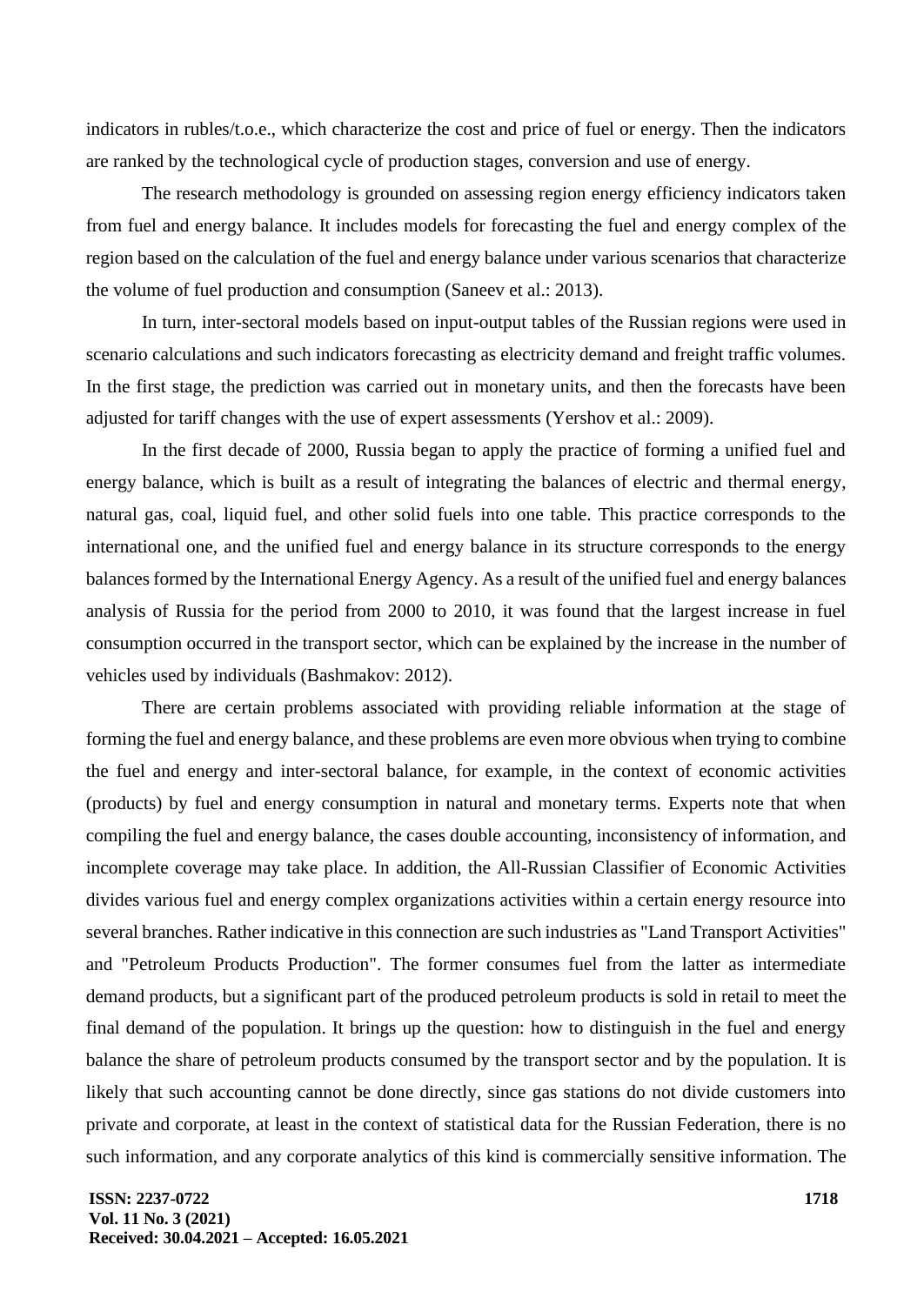same issue concerns electricity and heat consumption in the residential sector. In monetary terms, part of the energy consumption is related to final demand, while the other part is related to intermediate demand from the "Real Estate Transactions" sector. As a result, it is quite difficult to correlate the physical and monetary volumes of fuel and energy consumption for each type of activity.

#### **3. Results**

Energy resources consumption is presented directly as a result of economic activity and indirectly as consumption of goods and services produced for other industries use. The energy contribution to the total industry output consists of the amount of energy consumed to produce goods and services that are later used in the production process, as well as energy that is employed directly in the production process. The calculations are based on objective economic data - the Input-Output Tables of the Russian Federation inter-sectoral balance matrix for 2015. The information is presented in the context of 22 aggregated industries; there are three types of primary energy: products of the oil and gas industry, coal, oil shale and peat.

The energy sector includes four types of activities (products):

- 1. Coal and brown coal (lignite); peat (Inter-Sectoral Balance Code 10)
- 2. Oil and natural gas; services associated with oil and gas extraction, except exploration works (Inter-Sectoral Balance Code 11)
- 3. Coke-oven products and petroleum products (Inter-Sectoral Balance Code 23)
- 4. Electricity, gas, steam and hot water (Inter-Sectoral Balance Code 40)

Products (1) and (2) are classified as extractive industries of the inter-sectoral balance and resources of the fuel and energy balance.

Product (3) is produced based on primary energy resources transformation into petroleum products. Product (4) is based on primary energy resources transformation into electrical, thermal energy, or by producing these types of energy.

Consumers of fuel and energy in the economy are:

- Primary energy resources are consumed by industries (3) and (4) for converting to other fuels/energy.
- Primary energy resources, as well as fuel/energy after processing, are products of intermediate consumption by economic sectors. In the fuel and energy balance, their consumers are industry, transport, non-energy use, and other sectors besides residential.
- Residential sectors households, public sector, non-profit organizations.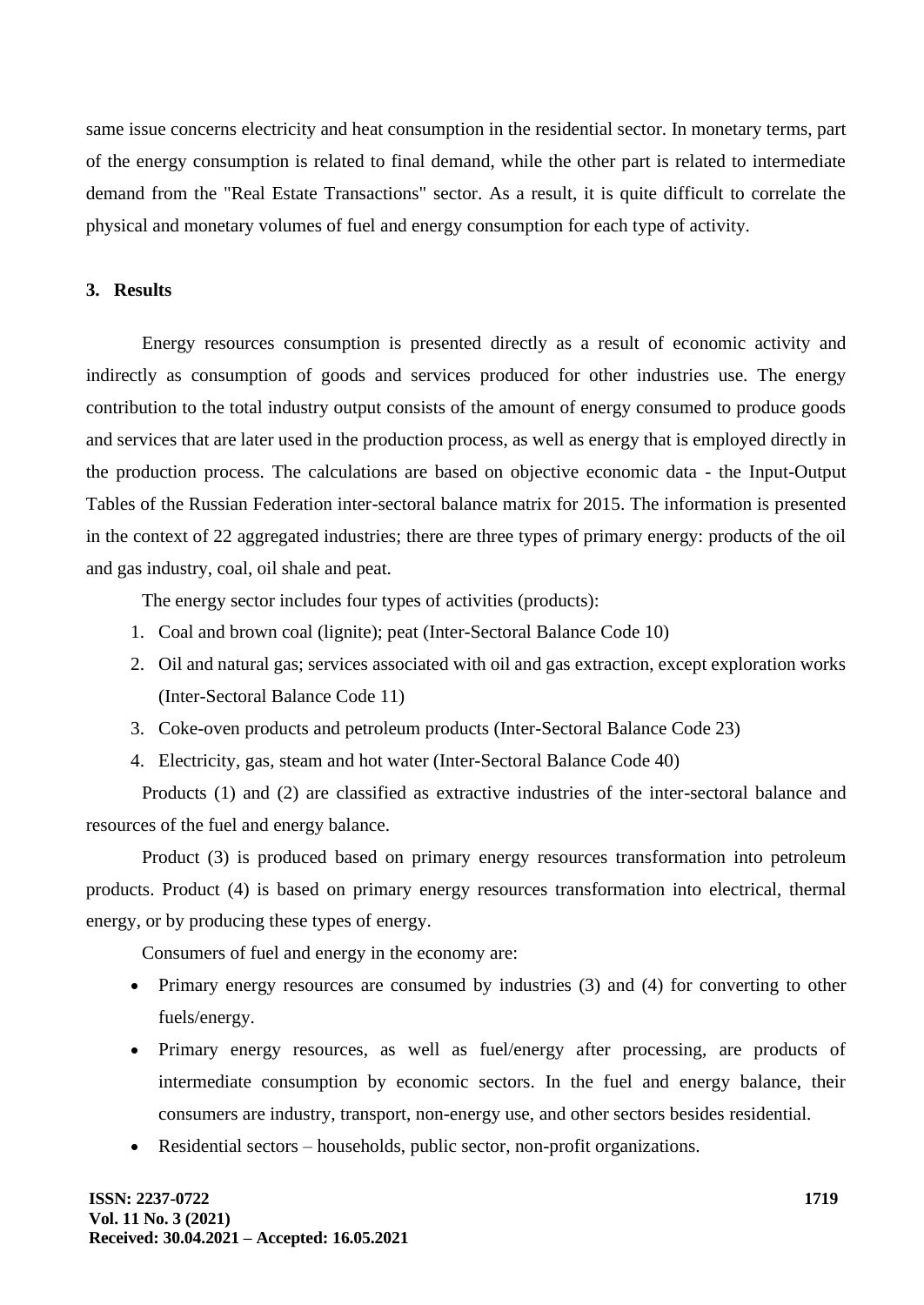• Exports of fuels/energy is the same in the inter-sectoral balance and energy one.

The inter-sectoral balance allows to identify what industries consume primary products and to what extent. In this case, we are interested in mineral resources. Table I shows an excerpt from the inter-sectoral balance for the first three product groups only for the industries where these products are involved. The data is taken in millions of rubles in the buyers prices for 2015.

| Economic sectors                                                                      | Coal and brown<br>coal (lignite); peat | Natural oil and gas; services<br>related to oil and gas production,<br>other than geological exploration | Coke-oven products<br>and petroleum<br>products |
|---------------------------------------------------------------------------------------|----------------------------------------|----------------------------------------------------------------------------------------------------------|-------------------------------------------------|
| Agriculture, hunting and the<br>services provided in these areas                      | 3,170                                  | 140                                                                                                      | 163,313                                         |
| Forestry, logging and services in<br>these areas                                      | $\mathbf Q$                            | $\mathbf{0}$                                                                                             | 34,233                                          |
| Fisheries, fish farming and<br>services in these areas                                | 95                                     | $\boldsymbol{0}$                                                                                         | 71,766                                          |
| Mining of coal, brown coal and<br>peat                                                | 155,530                                | 358                                                                                                      | 50,634                                          |
| Production of crude oil and<br>natural gas; services provided in<br>these areas       | 283                                    | 516,894                                                                                                  | 128,043                                         |
| Mining of uranium and thorium<br>ores                                                 | 15                                     | $\boldsymbol{0}$                                                                                         | 208                                             |
| Metal ores mining                                                                     | 290                                    | $\overline{0}$                                                                                           | 25,775                                          |
| Mining of other minerals                                                              | 170                                    | 207                                                                                                      | 39,280                                          |
| Food production, including<br>beverages                                               | 2,147                                  | 132                                                                                                      | 37,956                                          |
| Production of tobacco products                                                        | $\overline{0}$                         | $\boldsymbol{0}$                                                                                         | 702                                             |
| Textile production                                                                    | 15                                     | $\overline{0}$                                                                                           | 1,164                                           |
| Manufacture of apparel; dressing<br>and dyeing of fur                                 | 8                                      | $\overline{0}$                                                                                           | 657                                             |
| Production of leather, leather<br>products and footwear                               | 3                                      | $\boldsymbol{0}$                                                                                         | 200                                             |
| Wood processing and<br>manufacture of wood and cork<br>products, other than furniture | 16                                     | $\mathbf{0}$                                                                                             | 15,551                                          |
| Production of pulp, wood pulp,<br>paper, cardboard and products<br>made of them       | 2,271                                  | $\overline{0}$                                                                                           | 11,427                                          |
| Publishing and printing activities,<br>replication of recorded media                  | $\overline{4}$                         | $\overline{0}$                                                                                           | 1,375                                           |
| Production of coke; production of<br>petroleum products                               | 63,700                                 | 3,137,138                                                                                                | 954,314                                         |
| Chemical production (except for<br>production of gunpowder and<br>explosives)         | 2,118                                  | $\overline{0}$                                                                                           | 337,749                                         |
| Production of rubber and plastic<br>products                                          | 13                                     | 17                                                                                                       | 5,271                                           |
| Production of other non-metal<br>mineral products                                     | 7,603                                  | 953                                                                                                      | 48,123                                          |
| Metallurgical production                                                              | 158,218                                | $\boldsymbol{0}$                                                                                         | 149,791                                         |

Table 1 - Excerpt from the Inter-sectoral Balance for the First Three Product Groups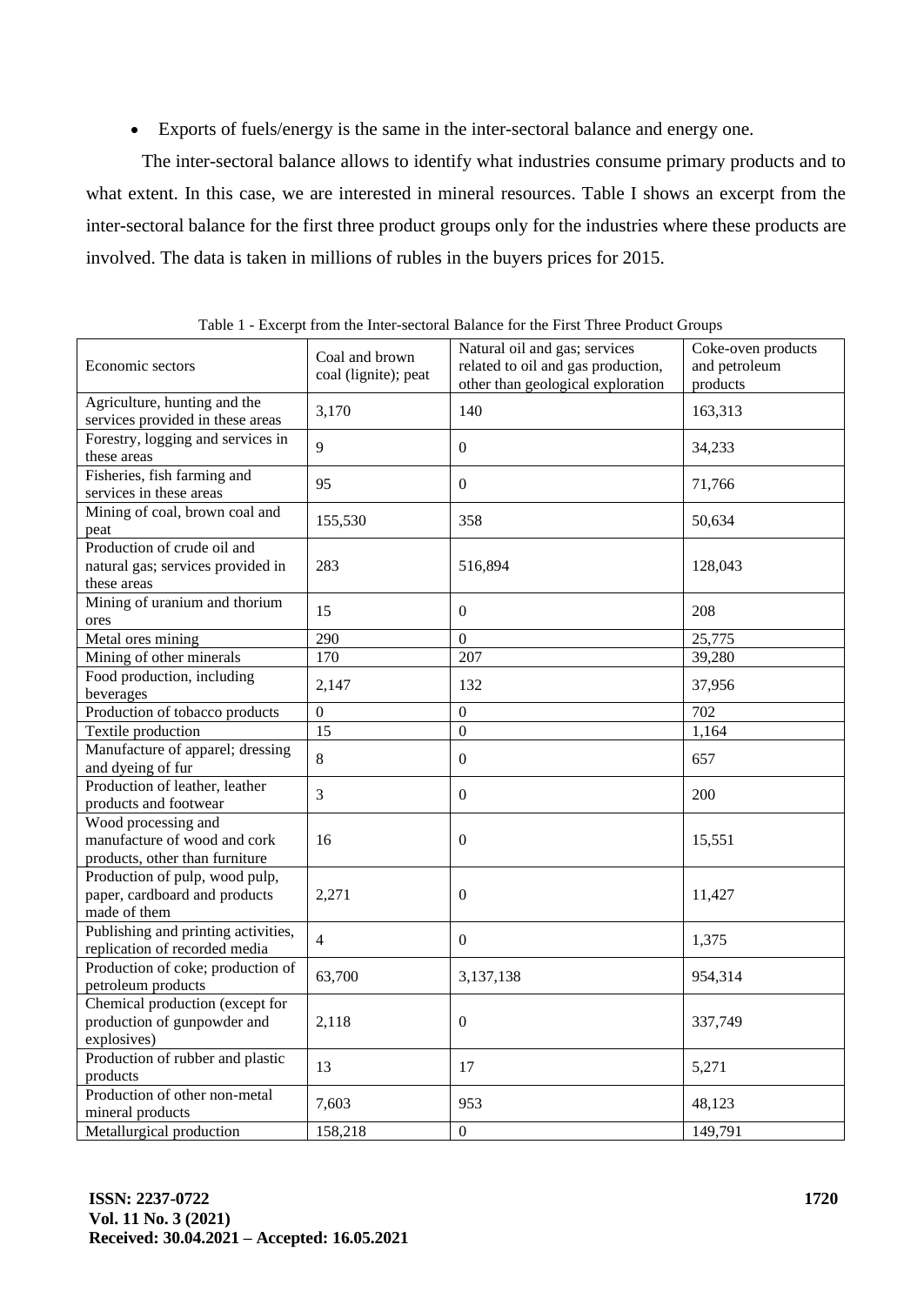| Production of finished metal                           | 149                                  | $\overline{0}$                       | 8,790    |
|--------------------------------------------------------|--------------------------------------|--------------------------------------|----------|
| products                                               |                                      |                                      |          |
| Production of machinery and                            |                                      |                                      |          |
| equipment (except for production                       | 696                                  | 77                                   | 14,316   |
| of weapons and ammunition)<br>Production of office and |                                      |                                      |          |
|                                                        | $\mathbf{0}$                         | $\boldsymbol{0}$                     | 90       |
| computer equipment                                     |                                      |                                      |          |
| Production of electric machines                        |                                      |                                      |          |
| and electrical equipment except                        | 21                                   | $\mathbf{0}$                         | 5,873    |
| for production of insulated wires<br>and cables        |                                      |                                      |          |
| Production of electronic                               |                                      |                                      |          |
| components, equipment for radio,                       | 18                                   | 68                                   | 1,652    |
| television and communications                          |                                      |                                      |          |
| Production of medical devices;                         |                                      |                                      |          |
| measuring, monitoring, control                         |                                      |                                      |          |
| and testing instruments; optical                       | 15                                   | $\mathbf{0}$                         | 1,881    |
| devices, photo and film                                |                                      |                                      |          |
| equipment; watches                                     |                                      |                                      |          |
| Production of cars, trailers and                       |                                      |                                      |          |
| semi-trailers                                          | 12                                   | $\overline{0}$                       | 3,479    |
| Manufacture of ships, aircraft,                        |                                      |                                      |          |
| spacecraft and other vehicles;                         |                                      |                                      |          |
| manufacture of other machinery                         | 1,179                                | 11                                   | 27,407   |
| and petrochemical products                             |                                      |                                      |          |
| Production of furniture and other                      |                                      |                                      |          |
| products not included in other                         | 15                                   | $\boldsymbol{0}$                     | 4,426    |
| groups                                                 |                                      |                                      |          |
| Processing of secondary raw                            |                                      |                                      |          |
| materials                                              | 9                                    | $\mathbf{0}$                         | 4,761    |
| Production, transmission and                           |                                      |                                      |          |
| distribution of electricity, gas,                      | 180,236                              | 1,329,332                            | 140, 041 |
| steam and hot water                                    |                                      |                                      |          |
| Water collection, purification and                     | 204                                  | $\mathbf{0}$                         | 5,103    |
| distribution                                           |                                      |                                      |          |
| Construction                                           | 351                                  | 6,572                                | 314,716  |
| Trade in motor vehicles and                            |                                      |                                      |          |
| motorcycles, their maintenance                         | 17                                   | 12                                   | 16,830   |
| and repair (except for sale of                         |                                      |                                      |          |
| motor fuel)                                            |                                      |                                      |          |
| Wholesale trade, including trade                       |                                      |                                      |          |
| through agents, except for trade in                    | 707                                  | 156,661                              | 126,738  |
| motor vehicles and motorcycles                         |                                      |                                      |          |
| Retail trade, except for motor                         |                                      |                                      |          |
| vehicles and motorcycles; repair                       | 200                                  | 5                                    | 92,245   |
| of household goods and personal                        |                                      |                                      |          |
| items; retail sale of motor fuel                       |                                      |                                      |          |
| Hotel and restaurant operations                        | 106                                  | $\mathbf{0}$                         | 5,462    |
| Land transport operation                               | 634                                  | 52,207                               | 532,865  |
| Water transport operation                              | 182                                  | $\mathbf{0}$                         | 39,761   |
| Air and space transport operations                     | 30                                   | 6                                    | 220,322  |
| Auxiliary and additional transport                     | 694                                  | 398                                  | 149,131  |
| operations                                             |                                      |                                      |          |
| Communication                                          | 206                                  | $\boldsymbol{0}$                     | 14,049   |
| Financial mediation                                    | $\boldsymbol{0}$<br>$\boldsymbol{0}$ | $\boldsymbol{0}$<br>$\boldsymbol{0}$ | 7,545    |
| Insurance                                              |                                      |                                      | 4,755    |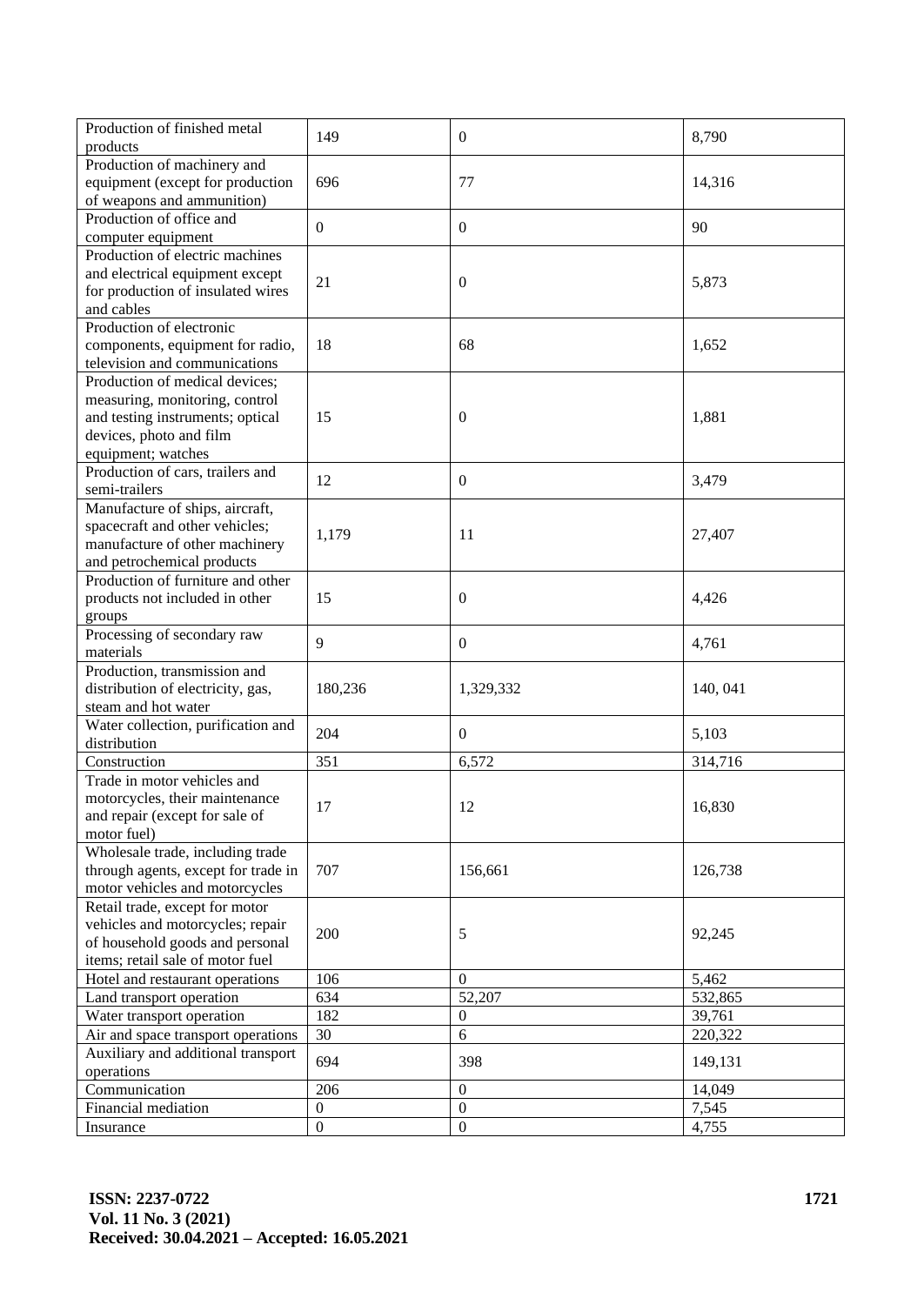| Support activities in the field of | $\Omega$ | $\Omega$ | 92      |  |
|------------------------------------|----------|----------|---------|--|
| financial mediation and insurance  |          |          |         |  |
| Real estate operations             | 610      | 561      | 19,837  |  |
| Rent of machinery and equipment    |          |          |         |  |
| without an operator; rental of     | 25       | $\Omega$ | 14,753  |  |
| household goods and personal       |          |          |         |  |
| items                              |          |          |         |  |
| Activities related to the use of   |          |          |         |  |
| computer technology and            | 2        | 18       | 1,434   |  |
| information technology             |          |          |         |  |
| Research and development           | 26       | 26       | 7,054   |  |
| Provision of other services        | 797      | 6,567    | 36,623  |  |
| Public administration and military | 4,512    | $\Omega$ | 118,671 |  |
| security; social insurance         |          |          |         |  |
| Education                          | 735      | $\Omega$ | 6,494   |  |
| Health and social services         | 3,479    | 16       | 28,182  |  |
| Collection of waste water, waste   | 210      | 3        | 24,079  |  |
| and similar operations             |          |          |         |  |
| Activities of public organizations | 30       | $\Omega$ | 1,673   |  |
| Recreation and entertainment,      |          | $\Omega$ |         |  |
| culture and sports activities      | 296      |          | 6,982   |  |
| Providing personal services        | 195      | $\Omega$ | 3,277   |  |

Thus, we see that all raw materials are directly involved in the creation of final products in almost all sectors of the national economy. During the analysis, similar tables were compiled for basic prices, trade and transport margins, taxes, intermediate and final consumption.

### **4. Discussion**

A number of indicators need to be calculated in order to superimpose data from the inter-sectoral balance on the fuel and energy balance. To do this, we use the following indicators in millions of rubles.

i=1..n–products by columns of Inter-Sectoral Balance (ISB)

 $j=1..n$  – products by lines of (ISB)

N – set of products, total

M– multiple products, extractive industries (coal, oil and gas)

T–a set of products that transform fuel/energy (production of petroleum products, electricity, steam and hot water)

 $a_{ij}$  table elements of goods and services in basic prices

 $m_{ij}$  – markup table elements equal to the sum of trade and transport and tax margins

 $va_i$  - added value of the product i

 $F_i$ – final consumption of the product j by all sectors of the economy

 $X_i$  –export of j product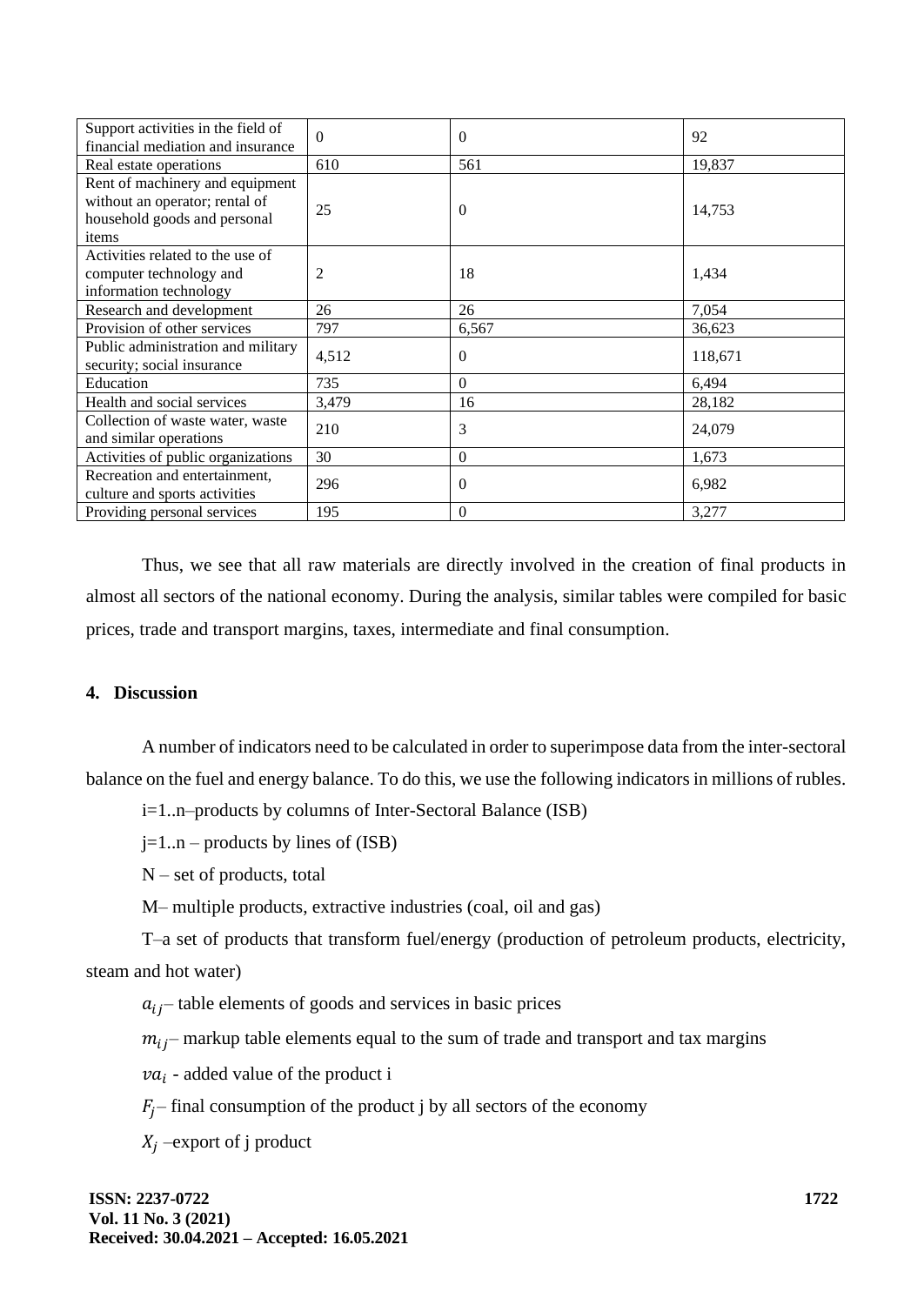Fuel and energy balance indicators, /t.o.e.:

CoalM – coal extraction

OilM – oil extraction

GasM – natural gas extraction

OilP – production of oil products

EnOut – produced electricity and heat, at the output, minus losses

 $E_{\rm r}$ D – electricity and heat (e/h) used in the economy (in the domestic market in intermediate

and final demand)

ErX - electricity and heat export

Table II. shows the fuel and energy balance data on the final energy use.

| Fuel                                | Coal  |        |       | Oil and Gas   Oil Products   Electricity and heat | Total  |
|-------------------------------------|-------|--------|-------|---------------------------------------------------|--------|
| Extraction                          | 200.3 | 1060.6 |       |                                                   | 1260.9 |
| Transformation: oil products-input  |       | 283.6  |       |                                                   | 283.6  |
| Transformation: oil products-output |       |        | 283.6 |                                                   | 283.6  |
| Transformation: e/h energy - input  | 59.6  | 199.7  | 6.7   | 73.6                                              | 349.9  |
| Transformation: e/h energy - output |       |        |       | 216.0                                             | 216.0  |
| Used in the economy (ErD)           | 27.4  | 141.2  | 114.6 | 169.2                                             | 452.4  |
| Export (ErX)                        | 99.7  | 412.5  | 135.2 |                                                   | 647.4  |

Table 2 - Fuel and Energy Balance Data on Final Energy use, mln./t.o.e., 2015

To combine data from the fuel and energy and inter-sectoral balances, some indicators must be calculated.

Cost of fuel for extractive industries with extra charges:

$$
CM_i = \sum_{i=1}^{M} \left( \sum_{j=1}^{N} a_{ij} + va_i \right) + \sum_{i=1}^{M} \sum_{j=1}^{N} m_{ij}, \text{ for } i \in M
$$

Input cost of fuel and energy for transforming industries:

$$
CT_i^{inp} = \sum_{i=1}^{T} (\sum_{j=1}^{M+T} a_{ij} + \sum_{j=1}^{N} m_{ij}), \text{ for } i \in T, j \in M, j \in T
$$

Output cost of fuel and energy for transforming industries:

$$
CT_i^{out} = \sum_{j=1}^{N} a_{ij}, \text{ for } i \in T
$$

The cost of intermediate and final consumption of fuel and energy, with extra charges for the domestic market:

$$
ED = \sum_{j=1}^{M+T} \left( \sum_{i=1}^{N} a_{ij} + \sum_{i=1}^{N} m_{ij} \right) + \sum_{j=1}^{M+T} F_j + MF_j, \text{ for } j \in M, j \in T, i \in N - T, i \notin T
$$

Export of fuel and energy, with export margins MX

$$
EX = \sum_{j=1}^{M+T} X_j + MX_j, \text{ for } j \in M, j \in T
$$

**ISSN: 2237-0722 Vol. 11 No. 3 (2021) Received: 30.04.2021 – Accepted: 16.05.2021** **1723**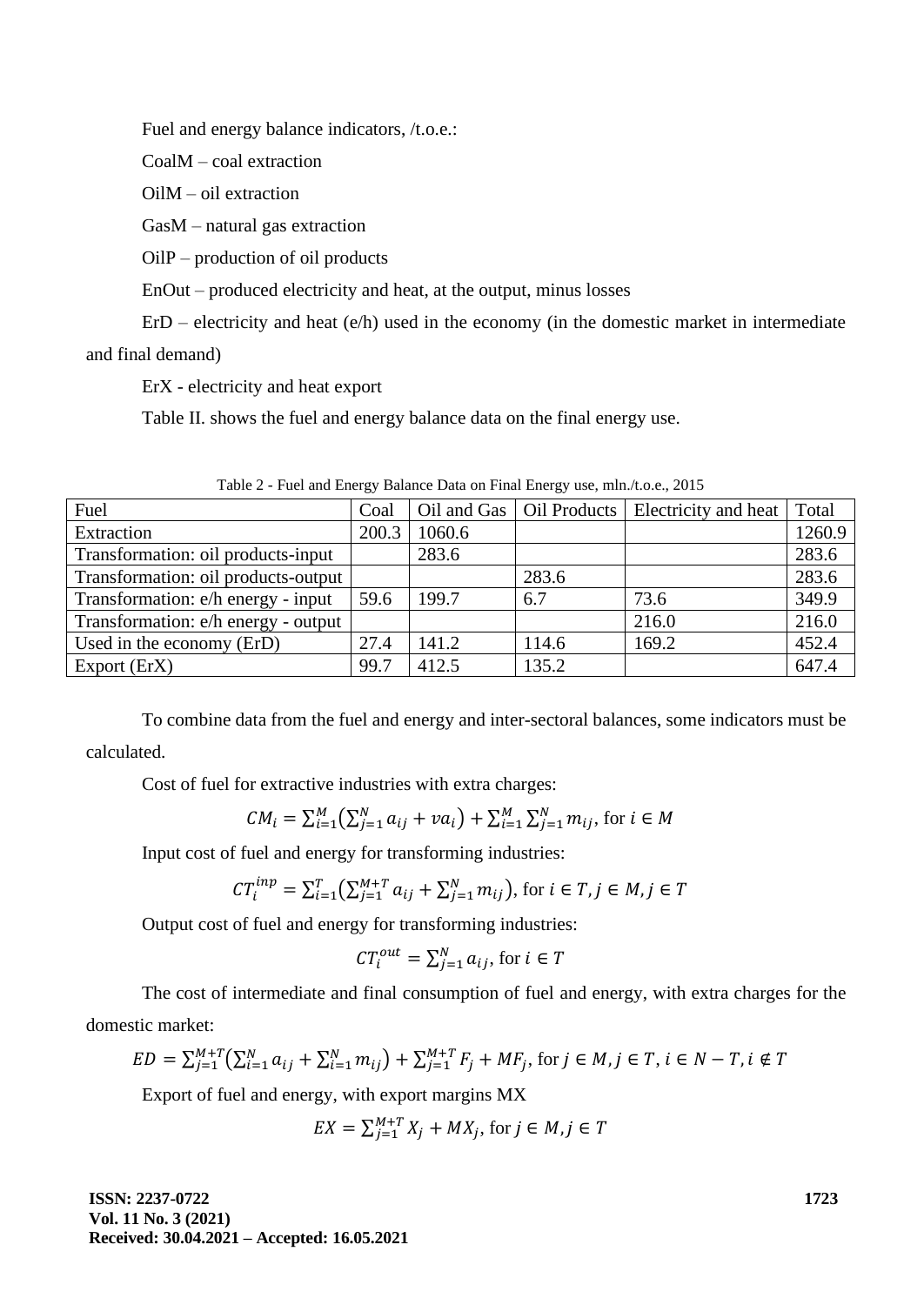The price of 1 t.o.e. of extracted coal

$$
P^{coal} = \frac{CM_{coal}}{CoalM},
$$

Average price of 1/t.o.e. oil and natural gas produced. Separate price calculation is not possible, because the ISB has only one product "oil and gas production".

$$
P^{oil\&gas} = \frac{CM_{oil\&gas}}{oilM + GasM},
$$

The price for oil products, rub.//t.o.e.

$$
P^{oilP} = \frac{cT_{OillP}^{out}}{OilP},
$$

Average price of electricity and heat, rub.//t.o.e.

$$
P^{EnOut} = \frac{cT_{EnOut}^{out}}{EnOut},
$$

The average price of fuel and energy resources consumed in the intermediate demand of economic sectors (mining, manufacturing, and services) and the final demand of economic sectors:

$$
P^{ErD} = \frac{ED}{ErD},
$$

Average price of fuel and energy resources exported:

$$
P^{ErX} = \frac{EX}{ErX}.
$$

Cost 1 /t. o. e. = Costs, million rubles / volume, million rubles /t.o.e.

Price for  $1/t$ . o. e. = Cost of  $1/t$ . o.e. + extra charges for  $1/t$ . o.e.

Extra charges are related to trade and transport and tax margins. The amount of margins for each product is determined by the sum of elements in the tables of trade and transport and tax margins, or by the difference between elements in the Table of goods and services in consumer prices and the Table of goods and services in basic prices.

Price change during the transition by stage-this indicator reflects the difference in the price for 1 / t.o.e. fuel/energy:

- For oil products at the input the difference between the price of oil purchased by the refinery and the cost of oil produced;
- For oil products at the output the difference between the selling price of oil products, without extra charges, and the price of oil purchased by the refinery;
- For electric(heat)energy at the input the difference between the cost of supplying purchased fuel for power plants and boilers and the cost of extracting it;
- For electric (heat)energy output the difference between the selling price for consumers of electric and heat energy, and the price of fuel consumed;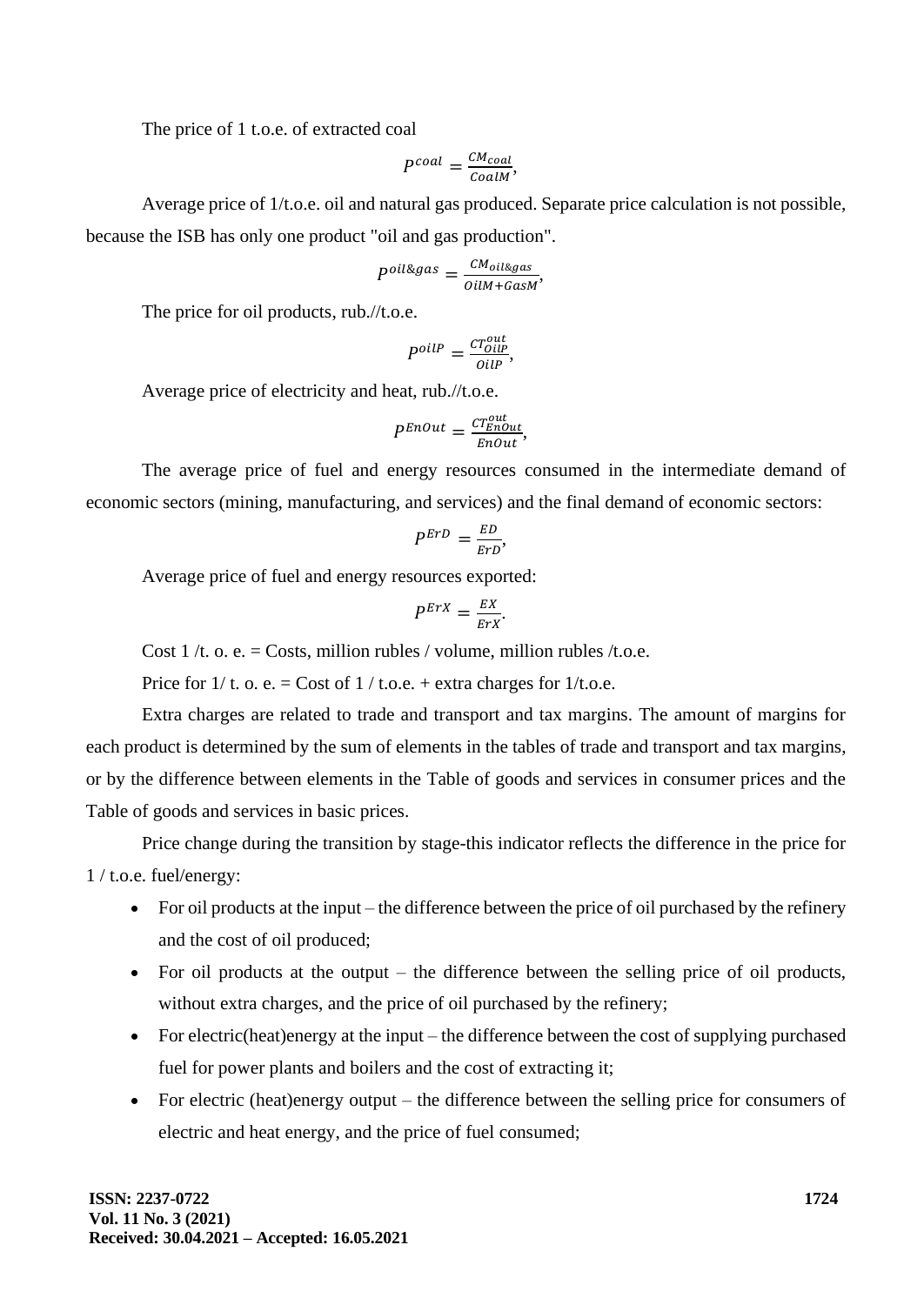- For comparison, the indicator "the same without losses" is calculated in this case, the cost of electricity and heat is attributed to the amount of FER at the input, not at the output. FER at the output are reduced by the amount of losses that depend on the efficiency of the stations and losses in the networks. This indicator is needed to assess how much of the added value of electricity and heat is determined by technological factors, and how much is determined by economic factors;
- In intermediate consumption of FER for economy sectors the difference between the price of fuel/energy supply and the purchase price for intermediate consumption, taking into account the structure of the fuel/energy consumed;
- In final consumption of FER for economy sectors the difference between the price of fuel/energy supply and the purchase price by households, public and non-profit sectors, taking into account the structure of fuel/energy consumed;
- Export the difference between export prices and selling prices of fuel/energy, including export margins.
- Prices in terms of oil, in dollars per barrel, are calculated:

$$
Pd = Pr \cdot \frac{TB}{Exd}
$$

Where Pd – price per barrel of oil, US dollars

Pr – price per barrel of oil, Rubles,

TB – the ratio of converting energy units from ton of oil equivalent (t.o.e.) to barrels is 0.1364 barrels per ton;

Exd – the average annual exchange rate of the US dollar to Russian rubles, in 2015, equal to 61.3194 rubles/USD.

The price of oil products per 1 liter of standard fuel is determined:

$$
RPop = OPOutRub \cdot \frac{1000}{0.8}
$$

Where RPop – estimated retail price of petroleum products, including margins, RUB/liter;

OPOutRub – estimated retail price of light oil products (output price of oil products), RUB//t.o.e.

0.8 – average weight of light oil products (gasoline and diesel fuel), kg / liter.

The estimated selling price of electric power (EPe), rubles/kWh:

$$
EPe = EOutRub \cdot 11,630
$$

Where EOutRub – price of electric and thermal energy at the output, RUB //t.o.e.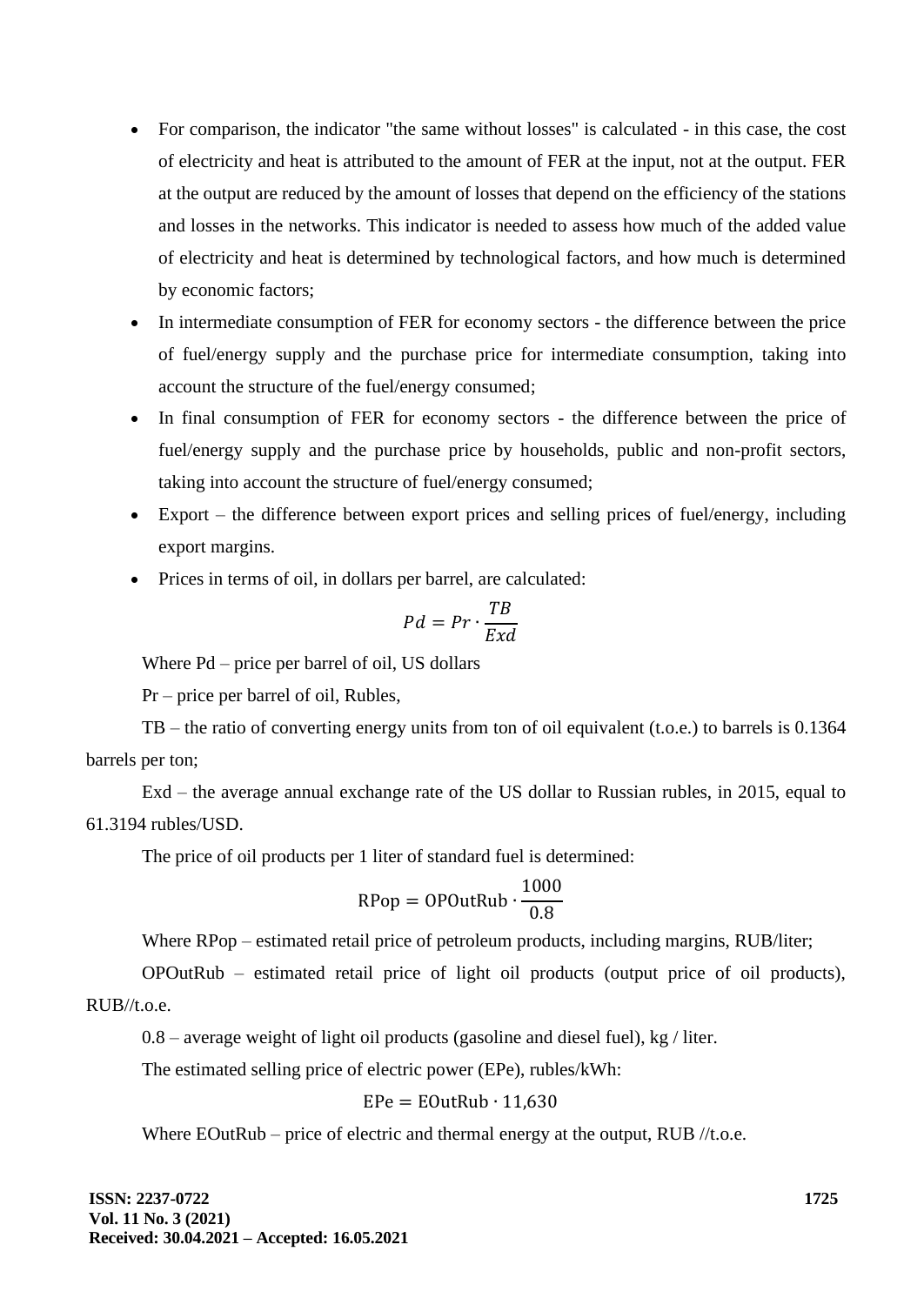#### $11.630$  – conversion rate/t.o.e. in kWh, kWh //t.o.e.

Table III presents the results of a combined analysis of the inter-sectoral balance and the fuel and energy balance of the Russian Federation in monetary terms.

| <b>Stage</b>          | Product                                                   | Volume<br>$,$ mln. $/$<br>t.o.e. | Costs,<br>million<br>rubles | $Costs$ 1/<br>t.o.e.,<br>rubles | Mark-up,<br>million<br>rubles | Mark-up<br>на $1/t.o.e.,$<br>rubles | Proce<br>for<br>1/t.o.e. |
|-----------------------|-----------------------------------------------------------|----------------------------------|-----------------------------|---------------------------------|-------------------------------|-------------------------------------|--------------------------|
| Resources             | Coal and brown coal; peat                                 | <b>200</b>                       | 806,973                     | 4,029                           | 22,927                        | 114                                 | 4,143                    |
|                       | Oil and natural gas                                       | 1,061                            | 8,978,465                   | 8,465                           | 19,430                        | 18                                  | 8,484                    |
| <b>Transformation</b> | Oil products: raw materials<br>received                   | 284                              | 4015,255                    | 14,158                          | 239,452                       | 844                                 | 15,002                   |
|                       | Oil products: FER produced                                | 284                              | 7,182,568                   | 25,326                          | $\Omega$                      | $\Omega$                            | 25,326                   |
|                       | Electricity, gas, steam and<br>hot water: fuel received   | 350                              | 3,284,083                   | 9,386                           | 827,700                       | 2,366                               | 11,751                   |
|                       | Electricity, gas, steam and<br>hot water: energy produced | 216                              | 6,954,304                   | 32,196                          | $\theta$                      | $\Omega$                            | 32,196                   |
|                       | The same les losses                                       | 350                              | 6,954,304                   | 19,875                          | $\Omega$                      | $\Omega$                            | 19,875                   |
| Final<br>consumption  | Used in the economy                                       | 452                              | 8,392,836                   | 18,552                          | 1,419,192                     | 3,137                               | 21,689                   |
|                       | Export                                                    | 647                              | 8,055,695                   | 12,443                          | 4,742,010                     | 7,325                               | 19,768                   |

Table 3 - Results of Combined Analysis of Inter-sectoral and Fuel and Energy Balances of the Russian Federation

#### **5. Conclusion**

Thus, based on the combination of data from the inter-industry and fuel and energy balances of the Russian Federation, the structure of consumption of primary hydrocarbon raw materials by production stages is analyzed, not only in natural terms, but also in cost terms. The costs of production and conversion of oil and petroleum products were allocated, and both total margins and margins per 1 ton of oil equivalent were calculated.

This analysis allows us to trace in more detail the dependence of the national economy on the Russian oil industry, and draw conclusions about the mechanisms of creating added value in the process of movement of raw materials along the production chain. As we can see from the above analysis, all industries use oil or its derivatives directly or indirectly in their production cycles.

For this reason, effective inter-sectoral production and regulatory interaction is crucial. It is important to evaluate the regulatory impact of new tools implementation to regulate the industry that will directly influence the oil industry and organizations included in it, but will also effect related industries, whose activities directly depend on management decisions taken in the sphere that is an "anchor" one for them.